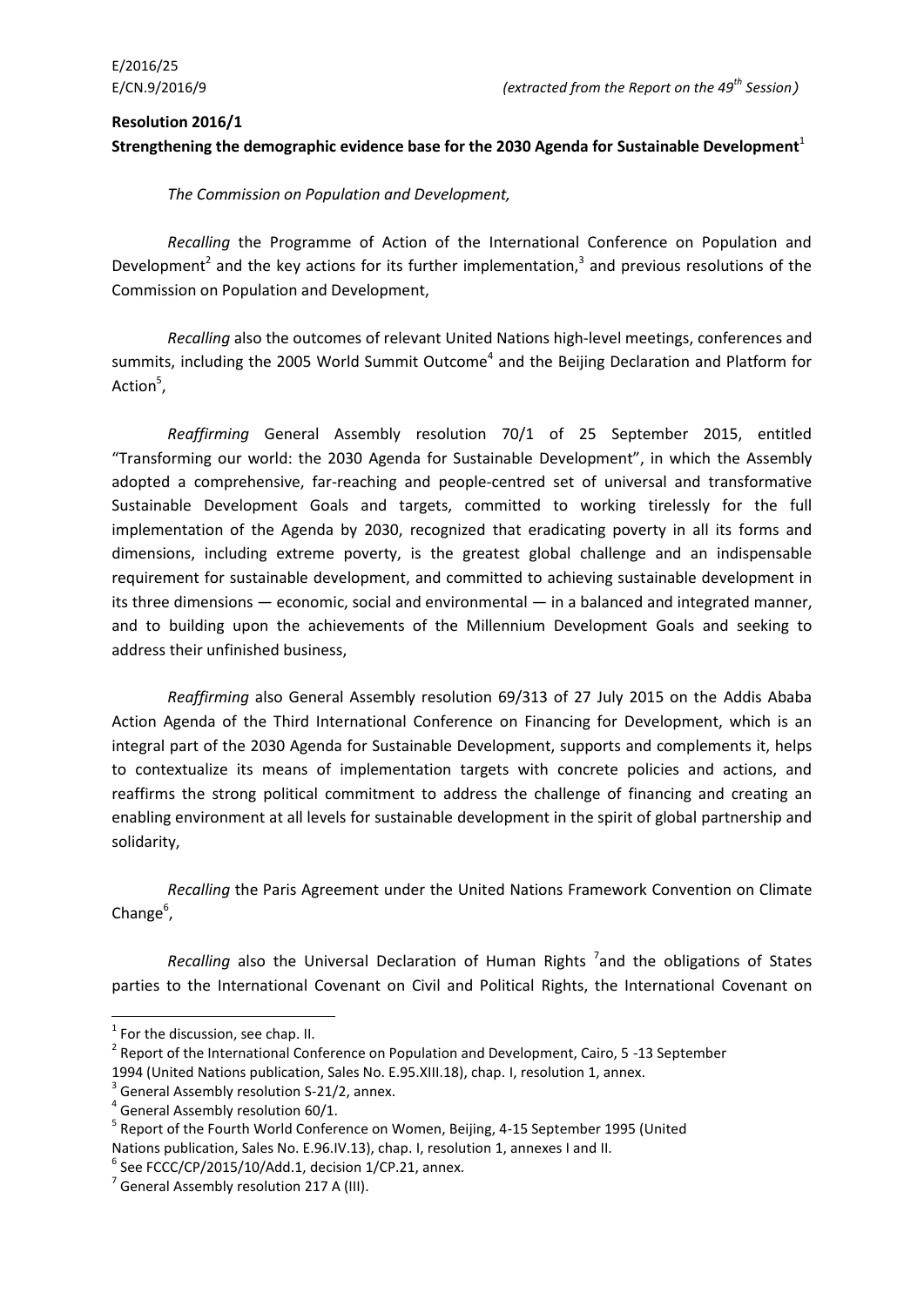# E/2016/25

#### E/CN.9/2016/9 *(extracted from the Report on the 49th Session)*

Economic, Social and Cultural Rights<sup>8</sup>, the Convention on the Elimination of All Forms of Discrimination against Women<sup>9</sup>, the Convention on the Rights of the Child<sup>10</sup>, the Convention on the Rights of Persons with Disabilities<sup>11</sup>, the International Convention on the Elimination of All Forms of Racial Discrimination<sup>12</sup> and the International Convention on the Protection of the Rights of All Migrant Workers and Members of Their Families $^{13}$ ,

*Recognizing* that the 2030 Agenda is guided by the purposes and principles of the Charter of the United Nations, including full respect for international law, and is grounded in the Universal Declaration of Human Rights, international human rights treaties, the United Nations Millennium Declaration<sup>14</sup> and the 2005 World Summit Outcome, and that it is informed by other instruments, such as the Declaration on the Right to Development<sup>15</sup>,

*Taking into consideration* the report of the Secretary-General on critical milestones towards coherent, efficient and inclusive follow-up and review at the global level<sup>16</sup>, and recognizing that the availability of, and access to, high-quality disaggregated data is essential for measuring progress towards and achieving the Sustainable Development Goals,

*Reaffirming* that the promotion and protection of and respect for human rights and fundamental freedoms for all, which are universal, indivisible, interdependent and interrelated, should be mainstreamed into all policies and programmes aimed at the eradication of poverty and should achieve sustainable development,

*Reaffirming* also that sustainable development is a central goal in itself, and that sustainable development, in its economic, social and environmental aspects, constitutes a key element of the overarching framework of the United Nations,

*Reaffirming* further that eradicating poverty in all its forms and dimensions, including extreme poverty, is the greatest global challenge and an indispensable requirement for sustainable development,

*Reaffirming* the commitment to gender equality and the empowerment of all women and girls in the Programme of Action and the 2030 Agenda, stressing that the achievement of full human potential and of sustainable development is not possible if women and girls continue to be denied the full realization of their human rights and opportunities, and stressing also that population and sustainable development policies and the collection and utilization of data therein should respect human rights and the empowerment of women and girls, without distinction of any kind,

 8 See General Assembly resolution 2200 A (XXI), annex.

<sup>&</sup>lt;sup>9</sup> United Nations, Treaty Series, vol. 1249, No. 20378.

<sup>10</sup> Ibid., vol. 1577, No. 27531.

 $11$  Ibid., vol. 2515, No. 44910.

 $12$  Ibid., vol. 660, No. 9464.

<sup>13</sup> Ibid., vol. 2220, No. 39481.

 $14$  General Assembly resolution 55/2.

<sup>&</sup>lt;sup>15</sup> General Assembly resolution 41/128, annex.

 $16$  A/70/684.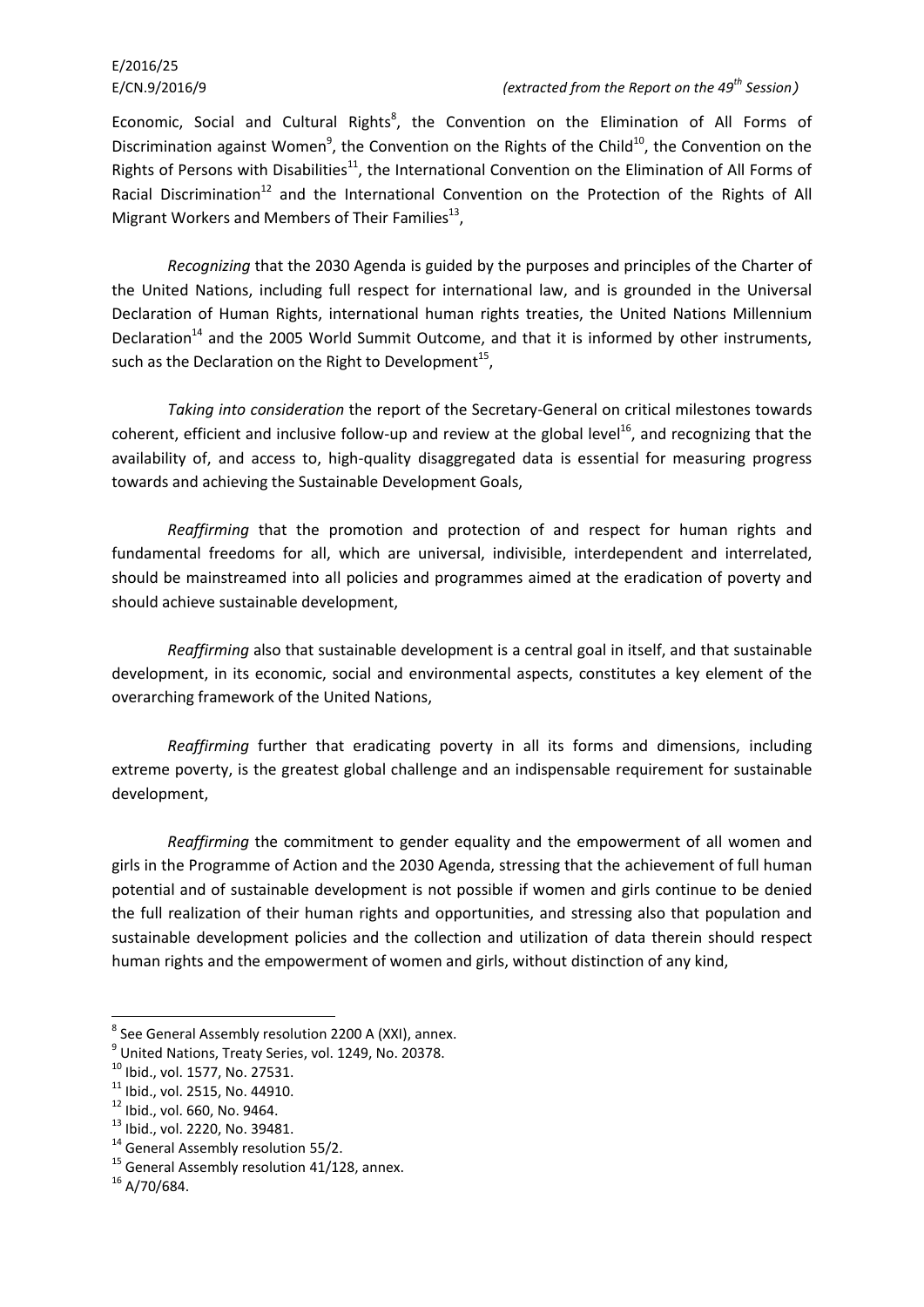*Stressing* the importance of protecting the achievements of the International Conference on Population and Development and of responding to progress, gaps, recurrent challenges and evolving issues relevant to population and development and to the changing development environment, acknowledging that the Programme of Action and the key actions for its further implementation have laid a foundation for sustainable development and that the full, effective and accelerated implementation of the Programme of Action will contribute significantly to the implementation of the 2030 Agenda that will leave no one behind,

*Acknowledging* the largest generation of adolescents and youth in history, cognizant that different demographic trends and age structures have a direct impact on their lives and have various impacts on development, depending upon circumstances in each country and upon the size of investments required to ensure the health and development of current and future generations, and recognizing the evolving capacities, needs and contributions of and challenges for adolescents and youth, and that classifications and definitions of age groups vary in accordance with each country's national legislation,

*Emphasizing* that population issues are interlinked with sustainable development at the subnational, national, regional and global levels, which requires a multi-stakeholder and international approach, and acknowledging the need to integrate population dynamics and the use of population data into development planning, including its implications for human rights, dignity, quality of life and poverty eradication, at all levels, in order to achieve sustainable development, with a particular focus on the needs of the poorest and those in vulnerable situations,

*Noting* that additional funding is required to meet current costs and emerging needs in the area of AIDS prevention, treatment, care and support, as well as reproductive cancer screening and treatment,

*Recognizing* that ill-health and deaths related to malaria, Zika virus disease and other vectorborne diseases throughout the world, particularly among women, children, adolescents and youth, can be substantially reduced with political commitment and commensurate resources if the public is educated and sensitized and appropriate health services are made available, particularly in countries where these diseases are endemic,

*Recognizing* also that health is a precondition for economic and social development, and aware that sexual and reproductive health and reproductive rights are central to the realization of social justice and to the achievement of global, regional and national commitments for sustainable development,

*Recalling* the specific challenges faced by women and girls in humanitarian settings, including an increased risk of physical and sexual violence, reduced access to essential health-care services, including sexual and reproductive health, education and other social services, and recognizing the importance of high-quality data collection in humanitarian settings, with respect for confidentiality,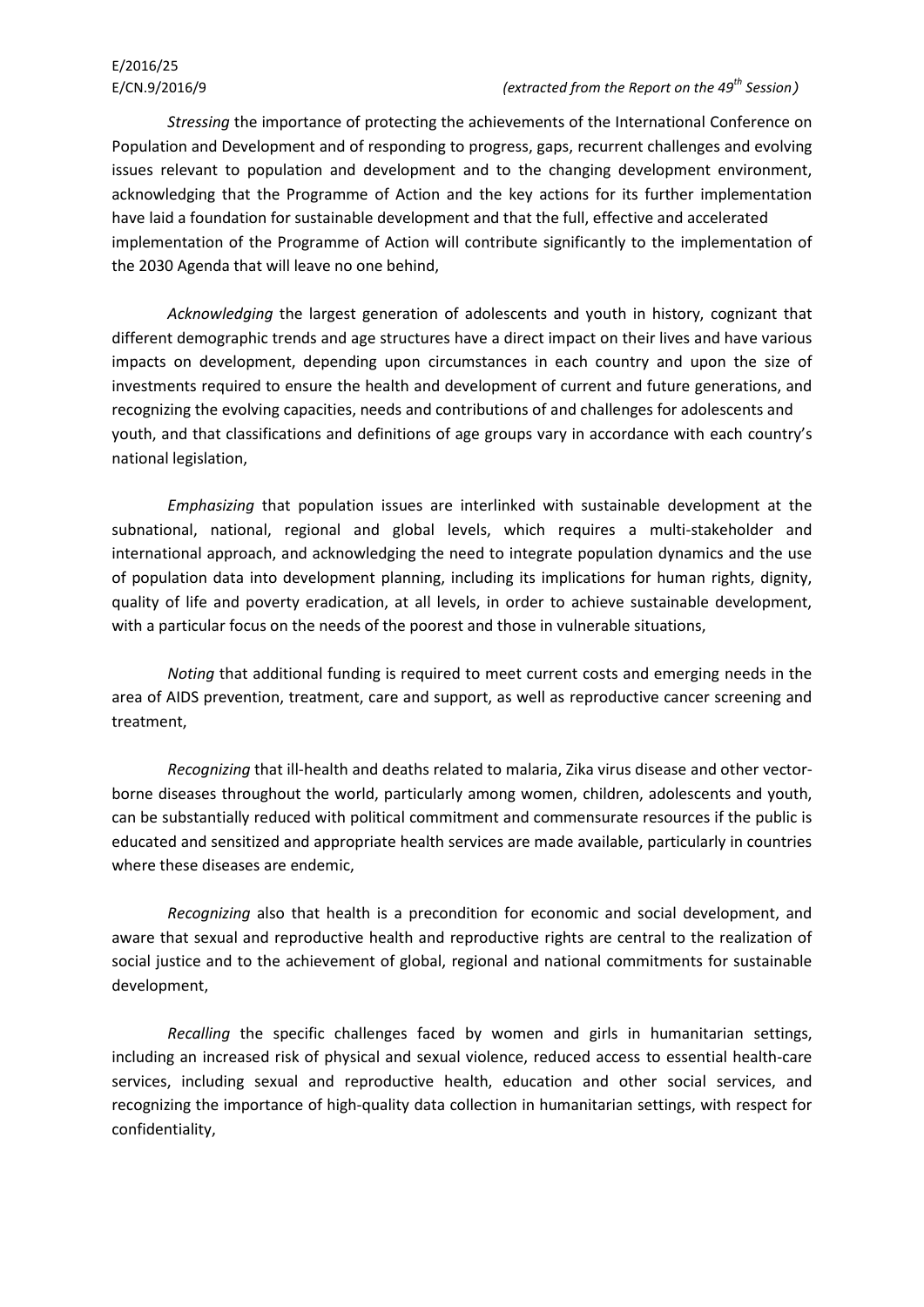*Acknowledging* the important link between migration and development, and recognizing that migration brings both opportunities and challenges to countries of origin, transit and destination, to migrants and to the global community, and recognizing also the responsibility of States to promote and protect the human rights and fundamental freedoms of all migrants effectively, regardless of their migration status, especially those of women and children,

*Aware* that migration has increased in volume, scope, complexity and impact since the adoption of the Programme of Action of the International Conference on Population and Development and that migration is an intrinsic feature of a globalizing world in which economic, social, cultural, demographic, political and environmental factors all play an important role,

*Stressing* that reliable, timely, high-quality, accessible and disaggregated demographic data need to be a central focus of any effort to strengthen statistical systems for the review of and followup to the International Conference on Population and Development and for reviewing progress towards the Sustainable Development Goals, and stressing also the importance of the collection, analysis and dissemination of population data and statistics disaggregated by income, sex, age, race, ethnicity, migratory status, disability, geographic location and other characteristics relevant in national contexts for policy formulation by all countries,

*Noting* the importance of non-governmental organizations and other civil society actors in advancing the implementation of the Programme of Action and the key actions for its further implementation, including through current mechanisms and the exploration of new data sources and technologies for data collection,

*Noting* also that countries will be implementing the 2030 Agenda from different starting points with regard to levels of fertility, mortality and urbanization and the number of persons entering the older age range and eventually needing support of various kinds, and that national strategies should take account of these demographic realities in order to determine the resources required to achieve the 2030 Agenda,

*Stressing* that population and housing censuses are designed to generate valuable disaggregated statistics and indicators for assessing the situation of women and men and various population groups, such as boys and girls, adolescents and youth, older persons, local communities, indigenous peoples and populations of African descent, persons with disabilities, migrants, refugees, internally displaced persons and stateless persons, and changes therein,

*Acknowledging* that household surveys have served as a major source of data for development planning and policy decisions, and that the demand for data from household surveys will increase in order to assess the progress, gaps and challenges in achieving the 2030 Agenda,

*Noting* that further progress towards the implementation of the Programme of Action, the key actions for its further implementation and other sustainable development goals, and responses to challenges relevant to population and development at the regional, national and local levels, will require special efforts to strengthen civil registration and vital statistics, and health information systems, as well as censuses, household surveys, population registers and other relevant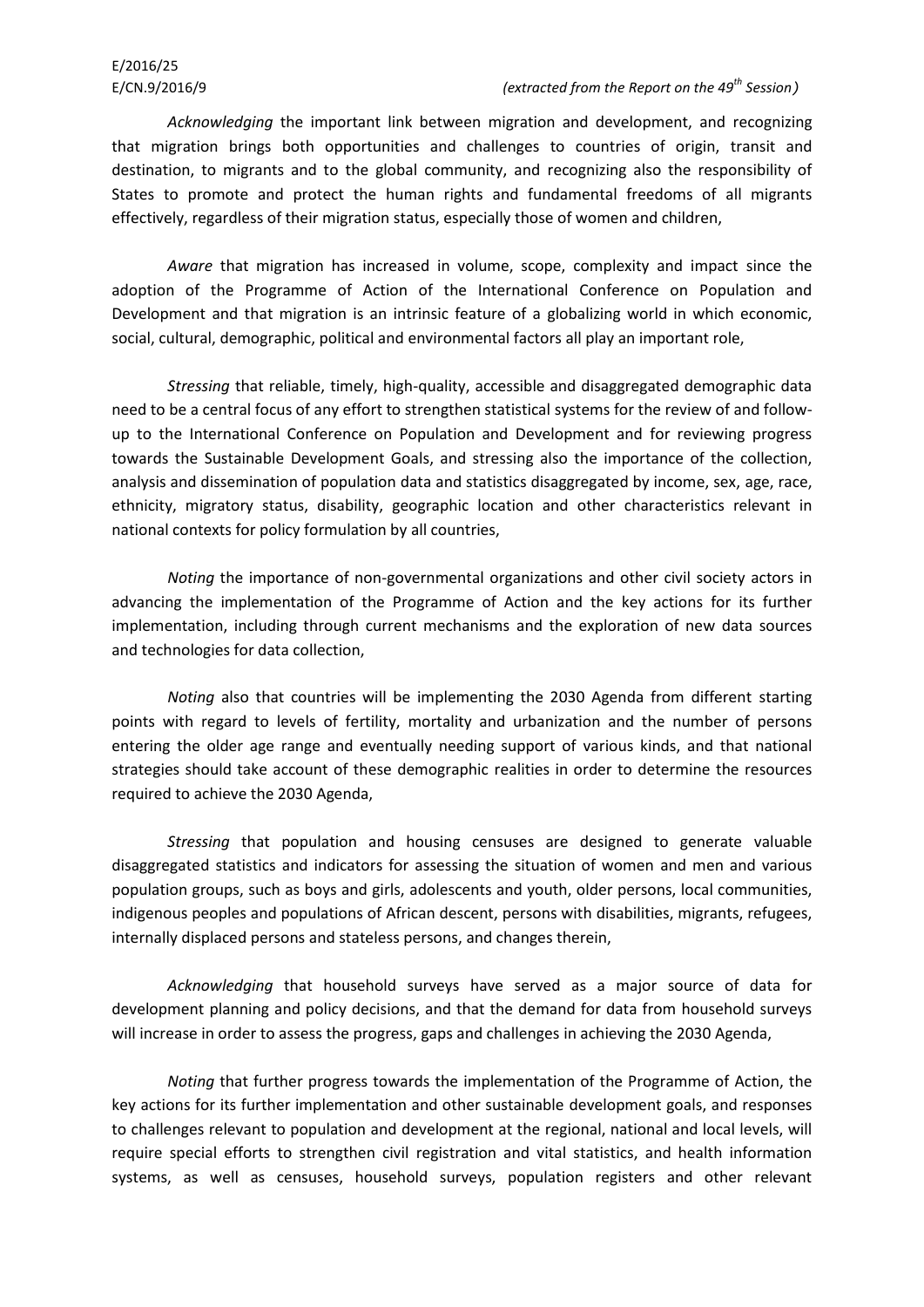administrative data sources, and to develop the capacity of relevant national institutions and mechanisms to generate, analyse and disseminate high-quality, qualitative and quantitative, accessible, timely, reliable and disaggregated demographic data from all available sources, with respect to confidentiality, as needed, to monitor progress and ensure accountability,

*Taking note* of the report of the Secretary-General on strengthening the demographic evidence base for the post-2015 development agenda<sup>17</sup> and the report of the Secretary-General on programmes and innovations to strengthen the demographic evidence base for the implementation of the Programme of Action of the International Conference on Population and Development and the 2030 Agenda for Sustainable Development $^{18}$ ,

1. Reaffirms the Programme of Action of the International Conference on Population and Development and the key actions for its further implementation, as well as the outcomes of its reviews, takes note of the outcome documents of the regional review conferences on population and development, and stresses that the outcome documents of the regional review conferences provide region-specific guidance on population and development beyond 2014 for each region that adopted the particular outcome document;

2. Also reaffirms the sovereign right of each country to implement the recommendations of the Programme of Action or other proposals in the present resolution, consistent with national laws and development priorities, with full respect for the various religious and ethical values and cultural backgrounds of its people, and in conformity with universally recognized international human rights;

3. Stresses that the full implementation of the Programme of Action and the key actions for its further implementation, as well as the Beijing Declaration and Platform for Action, is integrally linked to global efforts to eradicate poverty in all its forms and dimensions, promote, protect and respect human rights, and achieve sustainable development, and also stresses that population dynamics are all important for development, including for achieving the 2030 Agenda for Sustainable Development<sup>19</sup> and the Addis Ababa Action Agenda of the Third International Conference on Financing for Development<sup>20</sup>;

4. Recognizes the need to address persistent inequalities and discrimination on any grounds, which hamper the achievement of the goals and objectives of the Programme of Action and the key actions for its further implementation, especially for people in vulnerable situations;

5. Reiterates that the availability of high-quality, accessible, timely and reliable disaggregated demographic data is essential for planning and implementing policies and programmes to achieve the Programme of Action and the 2030 Agenda, and for the measurement of progress, gaps and recurrent challenges in implementation, in order to ensure that no one is left behind;

1

 $17$  E/CN.9/2016/3.

 $18$  E/CN.9/2016/4.

<sup>19</sup> General Assembly resolution 70/1.

 $20$  General Assembly resolution 69/313, annex.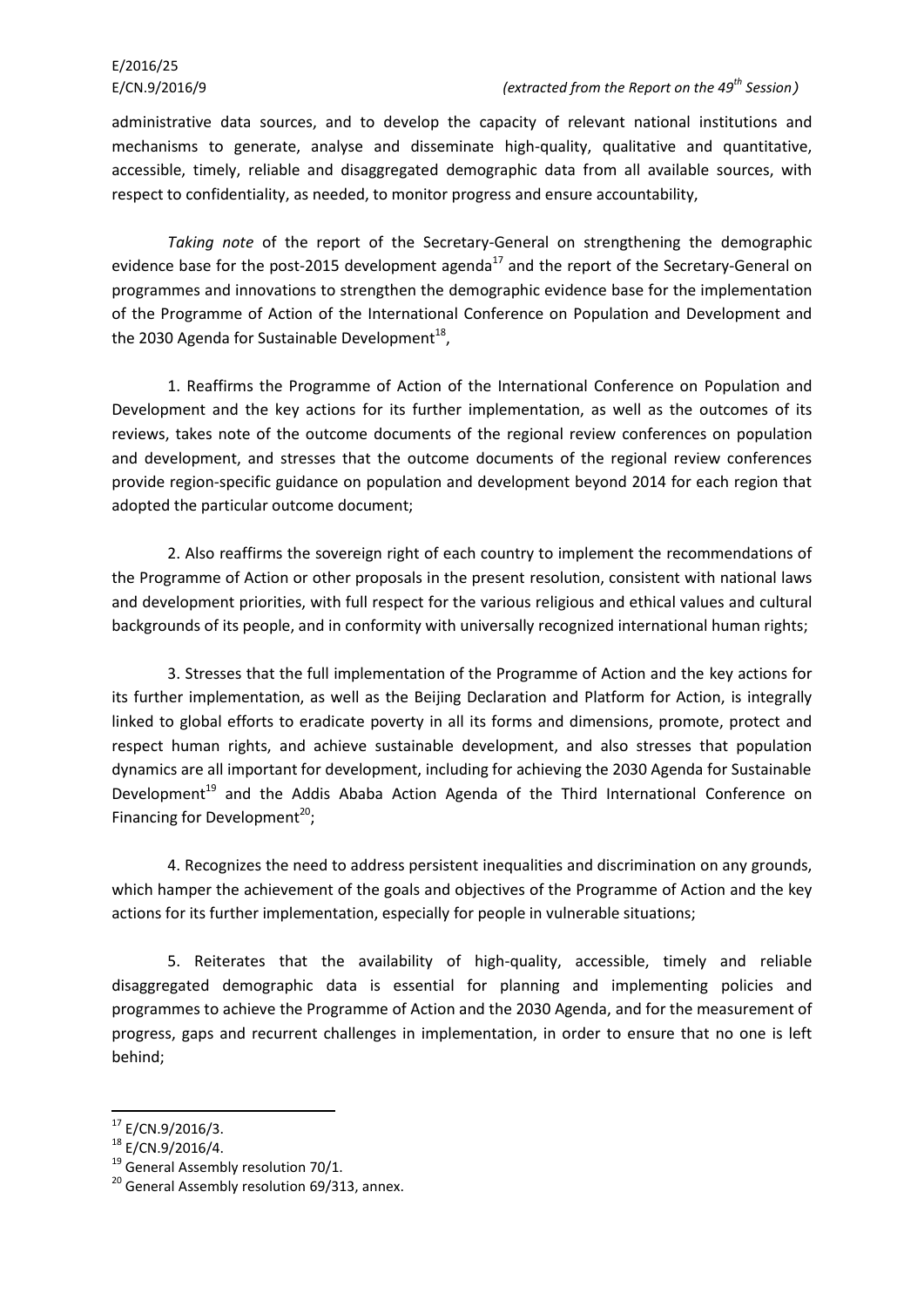6. Urges Governments to monitor their progress towards the implementation of the Programme of Action, the key actions for its further implementation and the Sustainable Development Goals at the regional, national and local levels, and in this regard to make special efforts to strengthen their civil registration, vital statistics and health information systems, and to develop the capacity of relevant national institutions and mechanisms to generate, analyse and disseminate high-quality, accessible, timely and reliable disaggregated population data from all available official data sources, including population censuses, civil registration, household surveys, population registers and other relevant administrative records, with respect for confidentiality, for the formulation and implementation of sustainable and inclusive population and development policies that respect, promote and protect human rights and aim at the achievement of gender equality and the empowerment of women and girls;

7. Stresses that of all administrative data, health-related data are among the most critical to the full and effective implementation of the Beijing Platform for Action and the Programme of Action of the International Conference on Population and Development and to the achievement of universal access to sexual and reproductive health and reproductive rights, and urges Member States and relevant stakeholders to strengthen health management information systems;

8. Encourages Governments, international organizations, including of the United Nations system, international financial institutions and other relevant stakeholders to assist developing countries in addressing gaps and challenges relevant to population and development and the changing development environment through technical assistance and capacity-building in order to accelerate the implementation of the Programme of Action and the key actions for its further implementation;

9. Stresses that population and housing censuses for a country as a whole and for each administrative area therein are one of the primary sources of data needed for formulating, implementing and monitoring the effectiveness of policies and programmes aimed at, inter alia, inclusive sustainable development, poverty eradication, and gender equality and the empowerment of women and girls;

10. Emphasizes the importance of the 2020 World Population and Housing Census Programme<sup>21</sup> for the planning and evaluation of development programmes, especially in the context of the 2030 Agenda, and calls for full-fledged support for the Programme by Member States and the international community;

11. Urges Governments to strengthen systems for the universal, reliable and timely registration of births, marriages, divorces and deaths, among other vital events, for linking the registration of vital events with the production of vital statistics and for assessing and improving over time the coverage, timeliness and accuracy of data generated by such systems, and to promote the use of civil registration for collecting information on causes of death, in accordance with the International Classification of Diseases established by the World Health Organization;

**.** 

 $21$  See Economic and Social Council resolution 2015/10.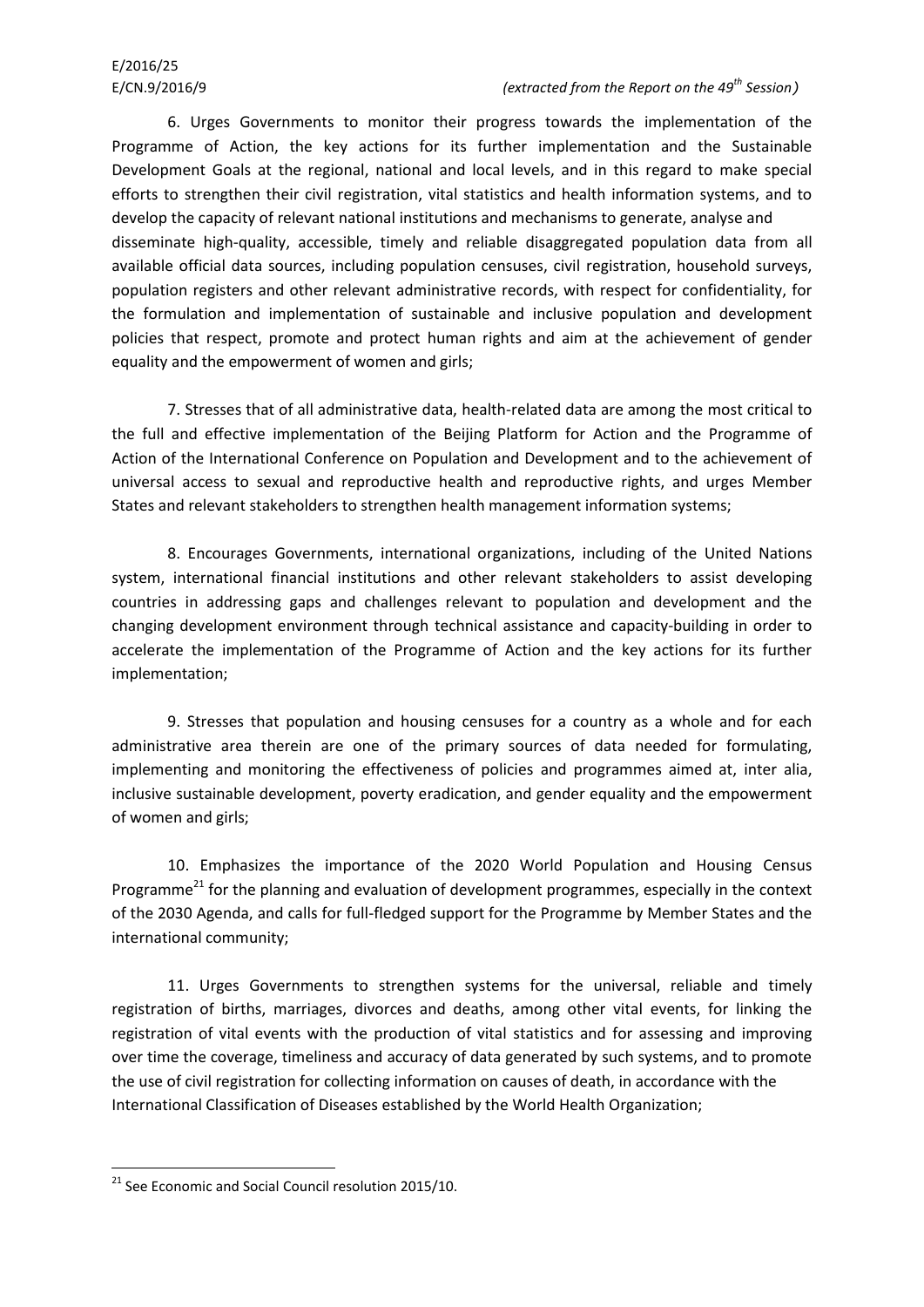12. Urges all States parties to intensify their efforts to comply with their obligations under the Convention on the Rights of the Child14 to preserve the child's identity, including nationality, name and family relations, as recognized by law, reminding States of their obligation to register the birth of all children without discrimination of any kind, including late birth registration, and to ensure that registration procedures are universal, accessible, simple, expeditious and effective and provided at minimal or no cost, in accordance with target 16.9 of the Sustainable Development Goals, of providing legal identity for all;

13. Stresses the importance of collecting and disseminating data disaggregated by sex and statistics on the minimum set of gender indicators, such as unpaid care and domestic work, labour force participation and other indicators of social and economic status, and participation and leadership in political and economic life and the core set of indicators on violence against women and girls adopted by the Statistical Commission in 2013, including on harmful practices, such as child, early and forced marriage and female genital mutilation, and encourages the Commission to continue to support the implementation of a robust, transformative, inclusive, transparent and ambitious indicator framework for monitoring progress towards sustainable development;

14. Stresses the importance of and encourages data collection, analysis and dissemination on adolescents to fill critical data gaps and inform effective policy development, including by fully utilizing disaggregated data and statistics;

15. Encourages Governments to collect, analyse and disseminate data on women over 49 years of age and girls between 10 and 14 years of age, with due consideration to the confidentiality principle and professional ethics, to fill critical data gaps and inform effective policy development;

16. Emphasizes the importance of accessible, timely and reliable disaggregated qualitative data, research and analyses to complement quantitative population data, based primarily on official data sources, that are essential for evidence-based policy development, monitoring, review and follow-up;

17. Stresses that Governments should strengthen national capacities to conduct household surveys, and encourages all data producers to implement existing standards and practices of data management, in particular legal and ethical standards and safeguards for the protection of confidentiality and privacy rights, including with respect to documentation, dissemination and archiving;

18. Urges Governments, where relevant, to promote the development of populations of African descent, local communities and indigenous peoples, including by implementing public policies, establishing standards and creating institutions to guide and implement policies, plans and programmes at the sectoral level, and stresses the importance of disaggregated data collection and analysis for the implementation of these policies;

19. Calls upon the United Nations system and invites other relevant international organizations and multilateral institutions, as appropriate, to enhance their capacity and cooperation in the development of methodologies for the collection and processing of statistical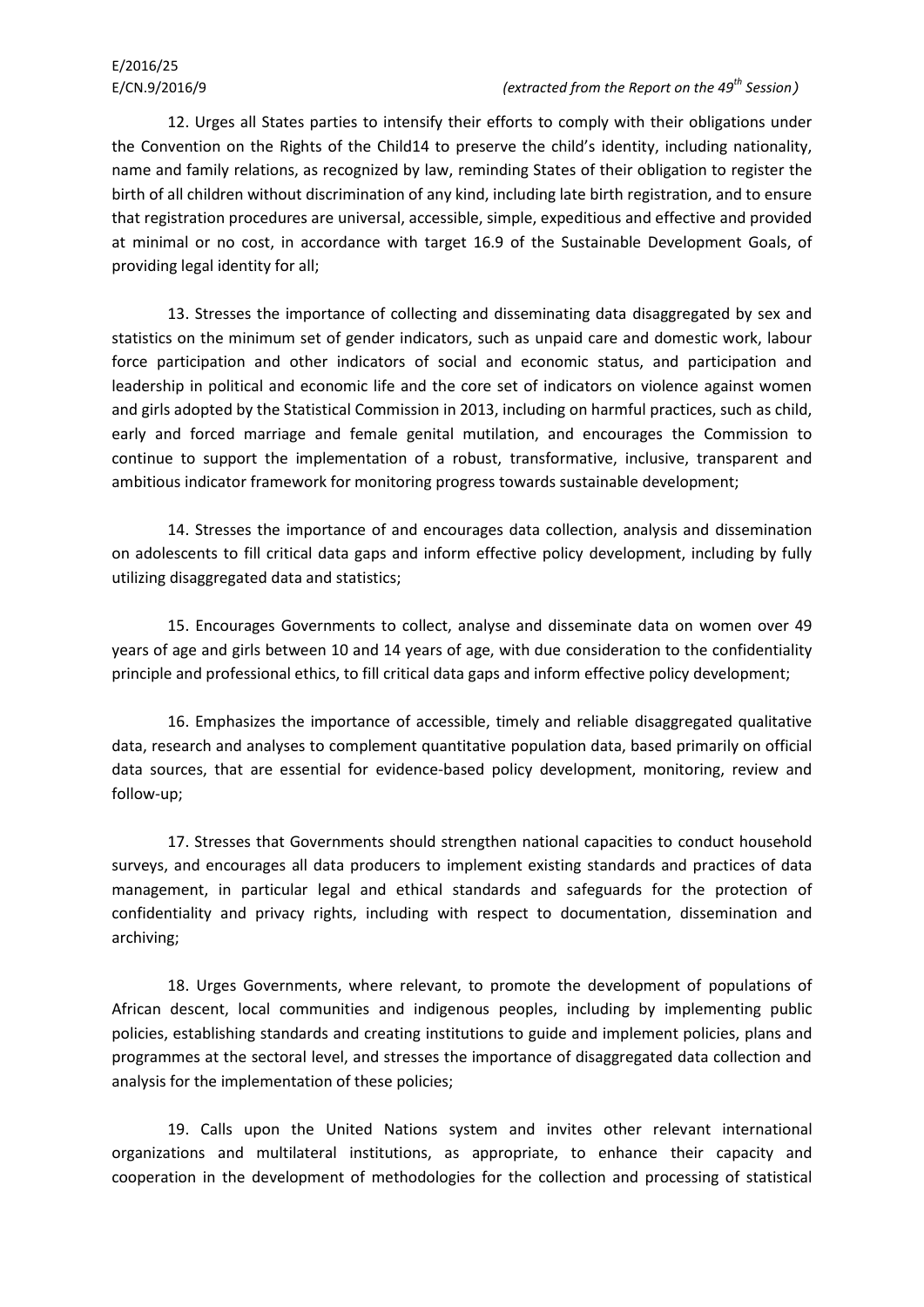data on international migration and refugee flows and on the situation of migrants, refugees and asylum seekers, in particular women and girls, in countries of origin, transit and destination, and to assist Member States in their capacity-building efforts in this regard;

20. Calls upon Governments, the United Nations system and other organizations to strengthen the collection and dissemination of data on ageing and older persons, in order to adopt a life cycle approach, and on persons living with disabilities;

21. Urges national authorities to leverage new data sources, including big data, and technology to improve the efficiency of data collection, processing and dissemination, to institute geo-referencing as a standard practice in all forms of demographic data collection, and to make the corresponding spatial datasets publicly available in digital form, with respect for confidentiality;

22. Encourages Governments to adopt open-data policies allowing the dissemination of public-use, geo-referenced and anonymized microdata from censuses, household surveys, civil registration, population registers, health information systems and other relevant administrative records, with respect for confidentiality;

23. Reiterates that demographic data are a public good and that the collection of such data is underfunded, especially in developing countries, reaffirms the commitment in the 2030 Agenda to support developing countries in strengthening the capacity of national statistical offices, other relevant government institutions and data systems to ensure access to high-quality, timely, reliable and disaggregated data, encourages developed countries, the United Nations system and other relevant international organizations and multilateral institutions to provide

technical and financial support, upon request, and encourages North-South, SouthSouth and triangular cooperation, to strengthen national capacities to implement best practices of data management, including identifying needs related to population statistics, to help to develop sustained systems of data collection, processing, dissemination and analysis in order to ensure access to high-quality, timely, reliable and disaggregated data;

24. Urges Governments to strengthen health systems, in particular health information systems, to promote physical and mental health and well-being and extend life expectancy for all, and achieve universal health coverage and access to quality health care to ensure that no one is left behind, to accelerate the progress made to date in reducing newborn, child and maternal mortality by ending all such preventable deaths before 2030, to ensure universal access to sexual and reproductive health-care services, including for family planning, information and education, to accelerate the pace of progress made in fighting malaria, HIV/AIDS, tuberculosis, hepatitis, Ebola virus disease, Zika virus disease and other communicable diseases and epidemics, including by addressing growing antimicrobial resistance and the problem of neglected diseases affecting developing countries, and to prevent and treat non-communicable diseases, including behavioural, developmental and neurological disorders, which constitute a major challenge for sustainable development;

25. Encourages Governments, international organizations, including the United Nations system, international financial institutions, civil society, the private sector, academia and other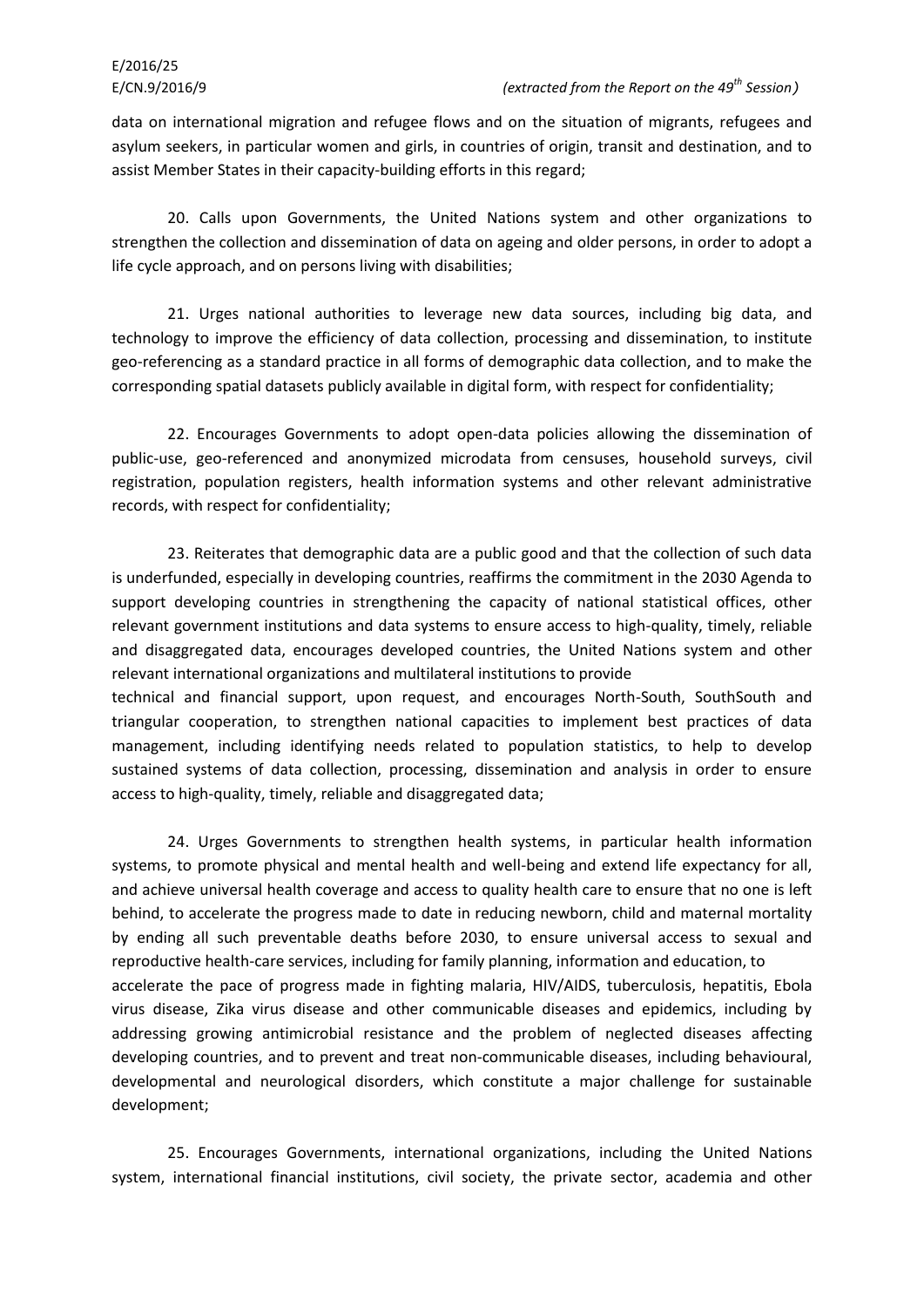# E/2016/25

relevant stakeholders to assist developing countries in strengthening their capacities to monitor progress towards the implementation of the Programme of Action, the key actions for its further implementation and the 2030 Agenda at the global, regional, national and subnational levels by improving the collection, dissemination and utilization of data and statistics disaggregated by income, sex, age, race, ethnicity, migratory status, disability, geographic location and other characteristics relevant in national contexts, keeping in mind the need to apply a gender perspective from population censuses, civil registration, household surveys, population registers and other relevant administrative records;

26. Emphasizes the importance of building and sustaining partnerships with regard to the collection, dissemination and use of demographic data and capacity building among Governments, relevant civil society stakeholders and private sector actors, in particular academia and small and medium-sized enterprises, including for the successful, participatory and transparent review of progress towards the implementation of the Programme of Action, the key actions for its further implementation and the 2030 Agenda, and invites all Governments, the United Nations system and other relevant international organizations, as well as the private sector and non-governmental organizations, to support these activities;

27. Stresses the importance of taking into account population trends and projections in national rural and urban development strategies and policies, as well as the strengthening of capacity for data collection at the local and subnational levels, and in this context looks forward to the United Nations Conference on Housing and Sustainable Urban Development (Habitat III), to be held in Quito in October 2016;

28. Acknowledges the role played by civil society organizations, including women and youth groups, in the implementation of the 2030 Agenda and the Programme of Action and the key actions for its further implementation, and encourages their active participation and contribution in the review of progress of the implementation of the Programme of Action and in the follow-up and review processes of the 2030 Agenda;

29. Encourages the Secretary-General, in consultation with Member States and in partnership with other stakeholders, to develop initiatives aimed at improving the demographic evidence base at the national level, including through regional and South-South cooperation and triangular and North-South cooperation, in order to assist Member States in mainstreaming the consideration of population issues in national development strategies and in the implementation of the 2030 Agenda;

30. Calls upon Governments and United Nations agencies, as appropriate, to actively support increased capacity and participation of young people in the use of population data, taking into account gender equality and representation of youth of various backgrounds, to contribute to the implementation, monitoring and evaluation of, as appropriate, international, regional, national and local development strategies and policies that affect young people;

31. Calls upon the United Nations Population Fund to continue to play a crucial role, within its mandate, in assisting countries to strengthen the demographic evidence base, on the basis of